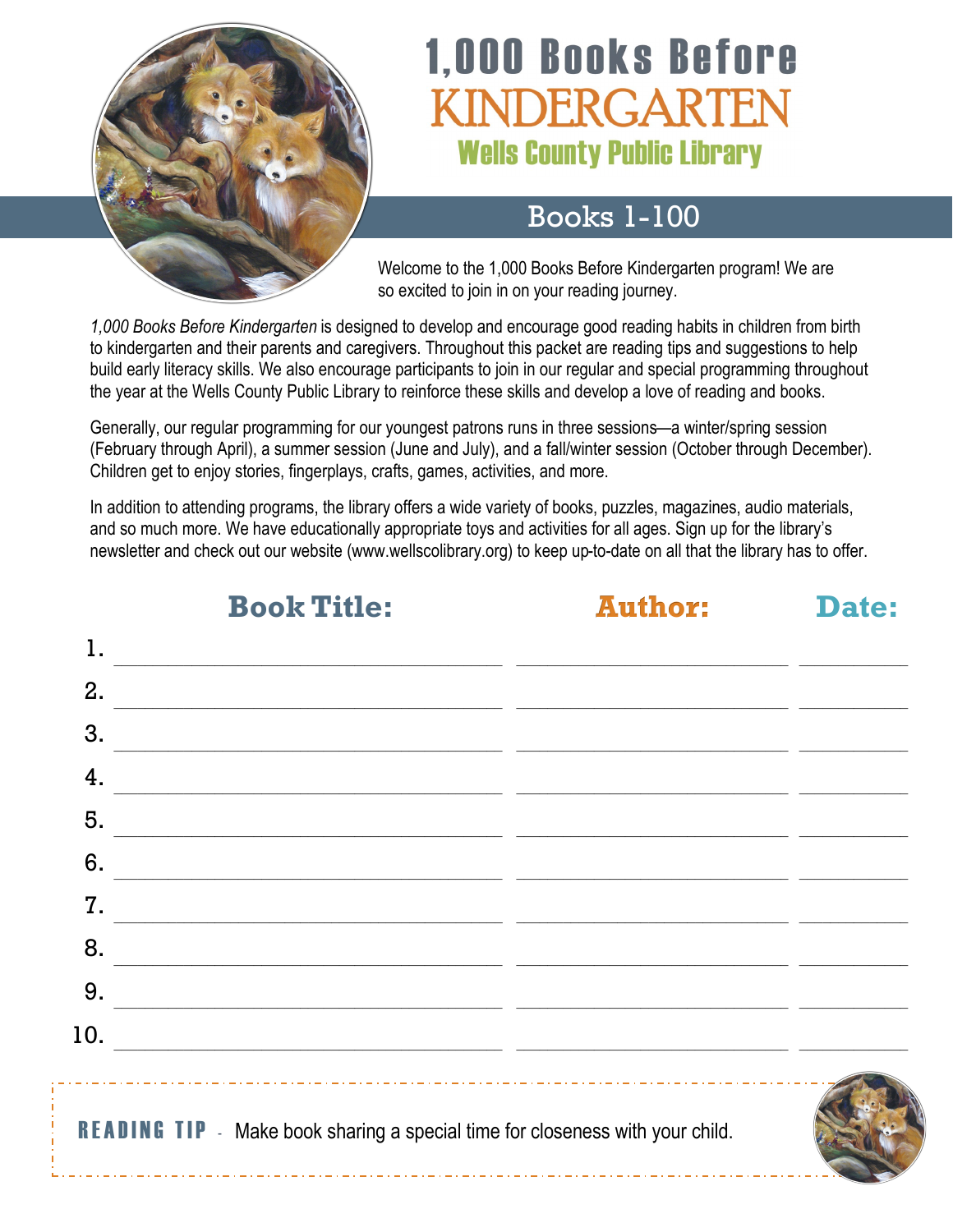## **Author:**

Date:

| 11.                                                            |  |
|----------------------------------------------------------------|--|
| 12.                                                            |  |
| 13.                                                            |  |
| 14.                                                            |  |
| 15.                                                            |  |
| 16.<br><u> 1989 - Johann Barbara, martin amerikan basar da</u> |  |
| 17.                                                            |  |
| 18.                                                            |  |
| 19.                                                            |  |
| 20.                                                            |  |
| 21.                                                            |  |
| 22.                                                            |  |
| 23.                                                            |  |
| 24.                                                            |  |
| 25.                                                            |  |
| 26.                                                            |  |
| 27.                                                            |  |
| 28.                                                            |  |
| 29.<br><u> 1980 - John Stone, Amerikaansk politiker (</u>      |  |
|                                                                |  |

30.



**READING TIP** - It is natural for babies to chew on books. Putting things in their mouths is one way to explore. Choose books for baby that are sturdy, made of cardboard, cloth or plastic. As you gently pull the book from the baby's mouth, show them the pictures.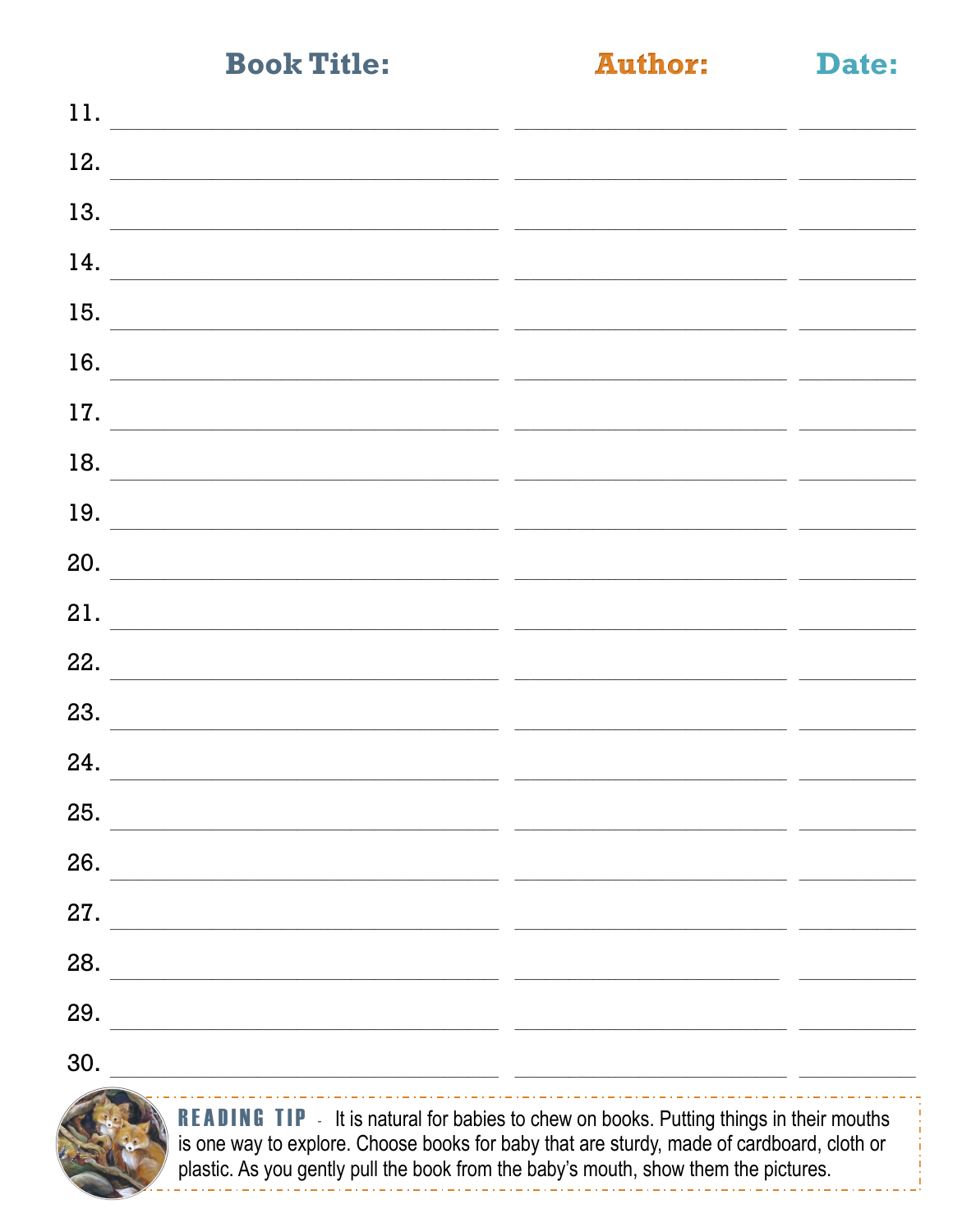| 31.                                                              |  |
|------------------------------------------------------------------|--|
| 32.                                                              |  |
| 33.                                                              |  |
| 34.                                                              |  |
| 35.                                                              |  |
| 36.                                                              |  |
| 37.                                                              |  |
| 38.                                                              |  |
| 39.                                                              |  |
| 40.                                                              |  |
| 41.                                                              |  |
| 42.                                                              |  |
| 43.                                                              |  |
| 44.                                                              |  |
| 45.                                                              |  |
| 46.<br><u> 1980 - Johann Stein, marwolaethau (b. 1980)</u>       |  |
| 47.                                                              |  |
| 48.                                                              |  |
| 49.                                                              |  |
| 50.<br><u> 1989 - John Stein, Amerikaansk politiker (* 1989)</u> |  |
|                                                                  |  |

**READING TIP** - You can help your child learn the alphabet by playing with different shapes, reading alphabet books, and talking about the letters in your child's name.

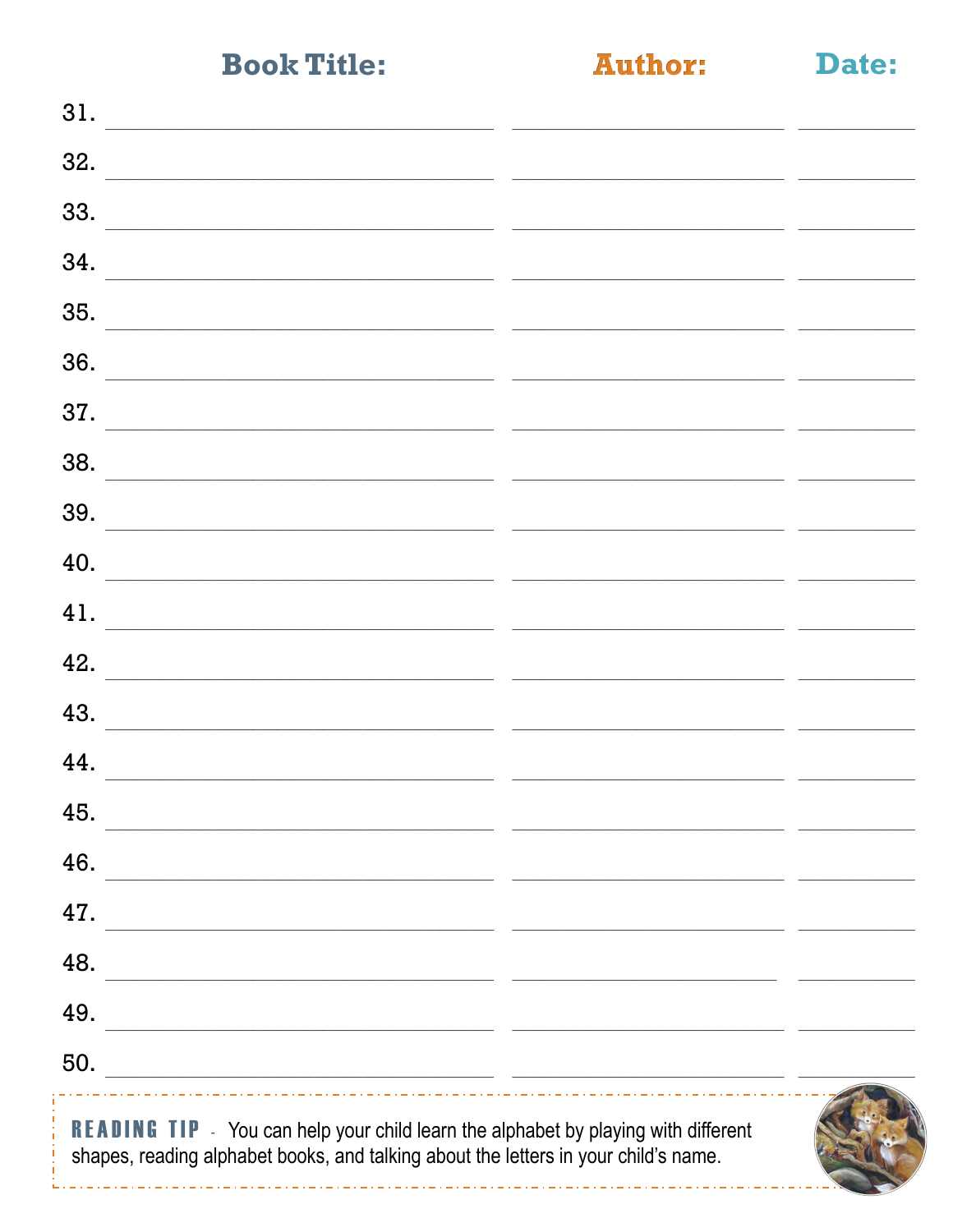Date:

| 51.                                                        |                                                                                                                                                                                                                                                                                                                          |  |
|------------------------------------------------------------|--------------------------------------------------------------------------------------------------------------------------------------------------------------------------------------------------------------------------------------------------------------------------------------------------------------------------|--|
| 52.                                                        |                                                                                                                                                                                                                                                                                                                          |  |
| 53.                                                        |                                                                                                                                                                                                                                                                                                                          |  |
| 54.                                                        |                                                                                                                                                                                                                                                                                                                          |  |
| 55.                                                        |                                                                                                                                                                                                                                                                                                                          |  |
| 56.                                                        |                                                                                                                                                                                                                                                                                                                          |  |
| 57.                                                        |                                                                                                                                                                                                                                                                                                                          |  |
| 58.                                                        |                                                                                                                                                                                                                                                                                                                          |  |
| 59.                                                        |                                                                                                                                                                                                                                                                                                                          |  |
| 60.                                                        |                                                                                                                                                                                                                                                                                                                          |  |
| 61.                                                        |                                                                                                                                                                                                                                                                                                                          |  |
| 62.                                                        |                                                                                                                                                                                                                                                                                                                          |  |
| 63.                                                        |                                                                                                                                                                                                                                                                                                                          |  |
| 64.                                                        |                                                                                                                                                                                                                                                                                                                          |  |
| 65.                                                        |                                                                                                                                                                                                                                                                                                                          |  |
| 66.                                                        |                                                                                                                                                                                                                                                                                                                          |  |
| 67.                                                        |                                                                                                                                                                                                                                                                                                                          |  |
| 68.<br><u> 1989 - Johann Barbara, martxa alemaniar arg</u> |                                                                                                                                                                                                                                                                                                                          |  |
| 69.                                                        |                                                                                                                                                                                                                                                                                                                          |  |
| 70.                                                        | <u> 1989 - Johann Stein, mars and de format and de format and design and design and design and design and design </u>                                                                                                                                                                                                    |  |
|                                                            | $\mathbb{R}$ $\mathbb{R}$ $\mathbb{R}$ $\mathbb{R}$ $\mathbb{R}$ $\mathbb{R}$ $\mathbb{R}$ $\mathbb{R}$ be the set of $\mathbb{R}$ $\mathbb{R}$ $\mathbb{R}$ $\mathbb{R}$ $\mathbb{R}$ $\mathbb{R}$ $\mathbb{R}$ $\mathbb{R}$ $\mathbb{R}$ $\mathbb{R}$ $\mathbb{R}$ $\mathbb{R}$ $\mathbb{R}$ $\mathbb{R}$ $\mathbb{R}$ |  |



**READING TIP** - Even from birth your baby is learning the sounds of language.<br>There are all kinds of songs for different situations: waking up, learning parts of the body, finding comfort, and getting ready for bedtime.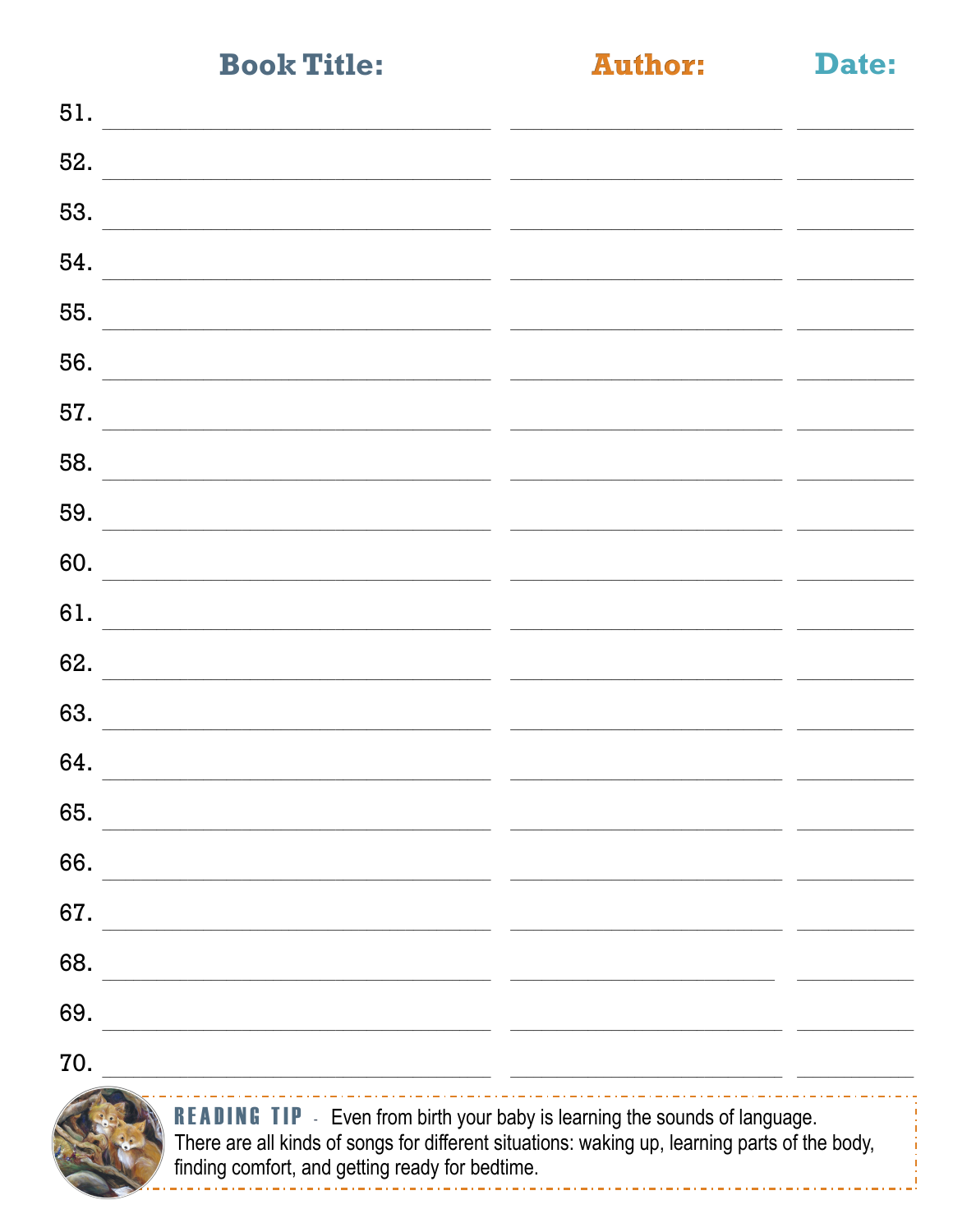| n | m |  |
|---|---|--|
|   |   |  |
|   |   |  |

Date:

| <b>READING TIP</b> - Read a story and act out movements to some of the action words.                                          |                                                                                                                       |  |
|-------------------------------------------------------------------------------------------------------------------------------|-----------------------------------------------------------------------------------------------------------------------|--|
| 90.<br><u> 1990 - Jan James James Barnett, amerikan basar (j. 1908)</u>                                                       |                                                                                                                       |  |
| 89.<br><u> 1989 - Johann John Stone, markin film yn y brening yn y brening yn y brening yn y brening yn y brening yn y b</u>  |                                                                                                                       |  |
| 88.                                                                                                                           |                                                                                                                       |  |
| 87.<br><u> 1989 - Johann John Stone, mars eta bainar eta baina eta baina eta baina eta baina eta baina eta baina eta bain</u> |                                                                                                                       |  |
| 86.                                                                                                                           |                                                                                                                       |  |
| 85.                                                                                                                           |                                                                                                                       |  |
| 84.                                                                                                                           |                                                                                                                       |  |
| 83.                                                                                                                           |                                                                                                                       |  |
| 82.                                                                                                                           |                                                                                                                       |  |
| 81.                                                                                                                           |                                                                                                                       |  |
| 80.                                                                                                                           |                                                                                                                       |  |
| 79.                                                                                                                           |                                                                                                                       |  |
| 78.                                                                                                                           |                                                                                                                       |  |
| 77.                                                                                                                           |                                                                                                                       |  |
| 76.                                                                                                                           |                                                                                                                       |  |
| 75.                                                                                                                           |                                                                                                                       |  |
| 74.                                                                                                                           |                                                                                                                       |  |
| 73.                                                                                                                           | <u> 1990 - Jacques Barbara, presidente e a contrador de la contrador de la contrador de la contrador de la contra</u> |  |
| 72.                                                                                                                           |                                                                                                                       |  |